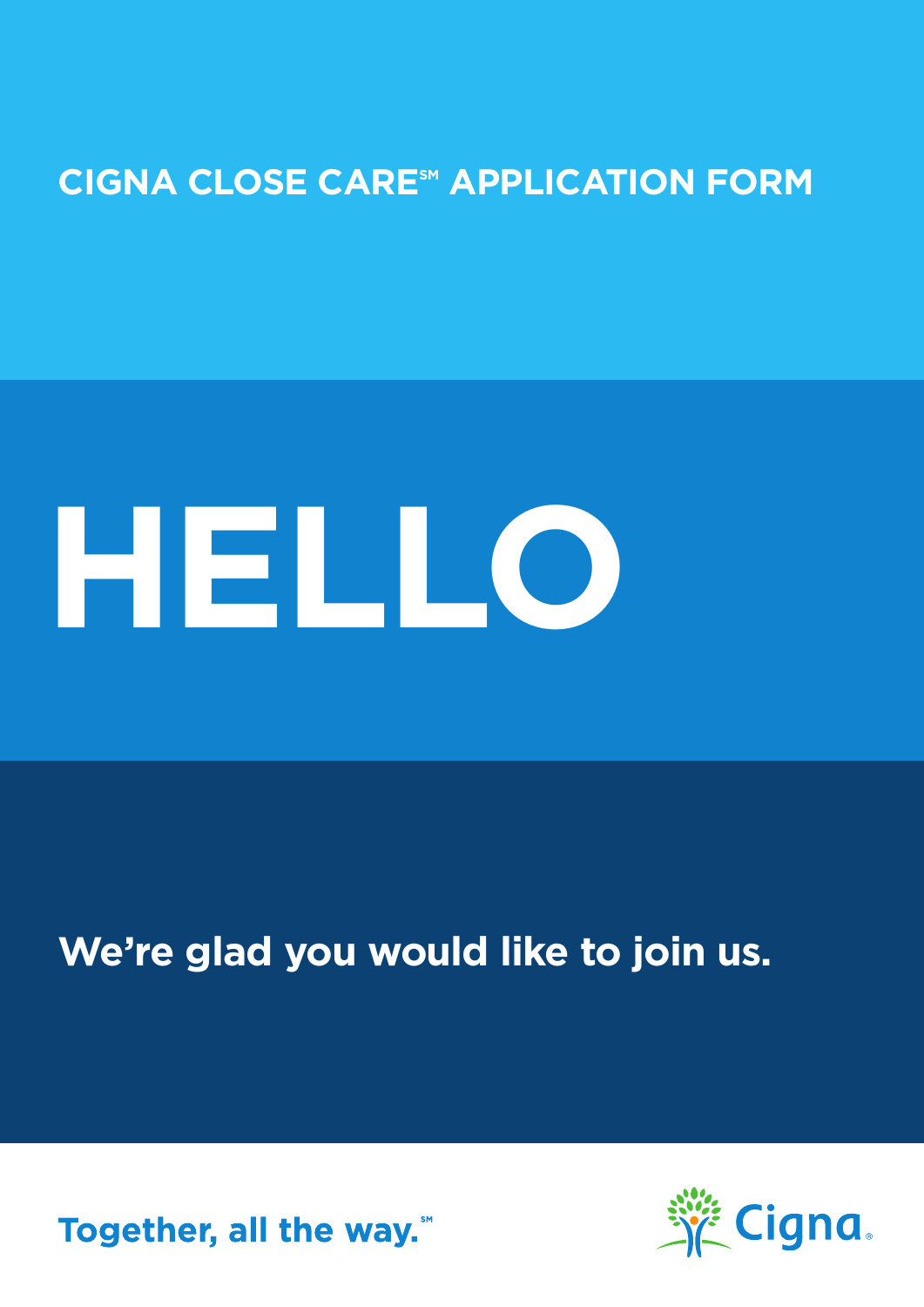#### Please complete this application form in BLOCK CAPITALS, and return to us. See our contact information at the end of this form.

To satisfy certain regulatory requirements, you must state in Section A below whether you or any other person receiving cover under the policy is a Politically Exposed Person. A Politically Exposed Person is an individual who holds or has previously held a prominent position in a public function, such as a member of any royal family, a head of state, a judiciary official, a politician, a military officer etc. This requirement is only applicable if your policy is arranged through our Dubai International Finance Centre office.

## **SECTION A**

#### **APPLICATION DETAILS**

**Please complete this section for all persons to be covered under the policy, including the main policyholder and any dependents.**

| <b>POLICYHOLDER</b>                                                                                                                                                                                                                                           |  |                   |      |                |                                |           |                              |                                                    |  |                            |  |                 |                                |     |                                               |  |
|---------------------------------------------------------------------------------------------------------------------------------------------------------------------------------------------------------------------------------------------------------------|--|-------------------|------|----------------|--------------------------------|-----------|------------------------------|----------------------------------------------------|--|----------------------------|--|-----------------|--------------------------------|-----|-----------------------------------------------|--|
| You must notify us of any change of contact details so we can ensure that correspondence reaches you.                                                                                                                                                         |  |                   |      |                |                                |           |                              |                                                    |  |                            |  |                 |                                |     |                                               |  |
| Title                                                                                                                                                                                                                                                         |  | <b>First Name</b> |      | Other Initials |                                |           | Surname                      |                                                    |  |                            |  |                 |                                |     |                                               |  |
| Gender                                                                                                                                                                                                                                                        |  |                   | Male |                |                                | Female    |                              |                                                    |  | Date of birth (DD/MM/YYYY) |  |                 |                                |     |                                               |  |
| Are you a Politically Exposed Person?<br>(see explanatory notes above)                                                                                                                                                                                        |  |                   |      | Yes            |                                | <b>No</b> |                              |                                                    |  | Occupation                 |  |                 |                                |     |                                               |  |
| Are you currently in the US?                                                                                                                                                                                                                                  |  |                   |      | Yes            |                                |           |                              |                                                    |  |                            |  | No              |                                |     |                                               |  |
|                                                                                                                                                                                                                                                               |  |                   |      |                | If yes, please identify state: |           |                              |                                                    |  |                            |  |                 |                                |     | If no, please proceed to Nationality question |  |
| Please provide your US address below if you are currently located in one of the following states: AZ, CA, CT, DC, FL, IL, IN, KS, LA, MI, NH, OH,<br>SC, TN, TX, UT, VA.<br>If not located in one of the above states, please proceed to Nationality question |  |                   |      |                |                                |           |                              |                                                    |  |                            |  |                 |                                |     |                                               |  |
| Address                                                                                                                                                                                                                                                       |  |                   |      |                |                                |           |                              |                                                    |  |                            |  |                 |                                |     |                                               |  |
| City                                                                                                                                                                                                                                                          |  |                   |      |                |                                | State     |                              |                                                    |  |                            |  | Zip/Postal Code |                                |     |                                               |  |
| Nationality (What is the nationality of the primary passport that you hold?)                                                                                                                                                                                  |  |                   |      |                |                                |           |                              |                                                    |  |                            |  |                 |                                |     |                                               |  |
| Location (The country in which you live/will live for the majority of your time for the period of cover)                                                                                                                                                      |  |                   |      |                |                                |           |                              |                                                    |  |                            |  |                 |                                |     |                                               |  |
| Address in location country (if known)                                                                                                                                                                                                                        |  |                   |      |                |                                |           |                              |                                                    |  |                            |  |                 |                                |     |                                               |  |
| Address line 1                                                                                                                                                                                                                                                |  |                   |      |                |                                |           |                              |                                                    |  |                            |  |                 |                                |     |                                               |  |
| Address line 2                                                                                                                                                                                                                                                |  |                   |      |                |                                |           |                              |                                                    |  |                            |  |                 |                                |     |                                               |  |
| Address line 3                                                                                                                                                                                                                                                |  |                   |      |                |                                |           |                              |                                                    |  |                            |  |                 |                                |     |                                               |  |
| Country                                                                                                                                                                                                                                                       |  |                   |      |                |                                |           |                              |                                                    |  |                            |  |                 | Zip/Postal Code                |     |                                               |  |
| Correspondence address (If applicant is a US National, address must be outside the United States)                                                                                                                                                             |  |                   |      |                |                                |           |                              |                                                    |  |                            |  |                 |                                |     |                                               |  |
| Address line 1                                                                                                                                                                                                                                                |  |                   |      |                |                                |           |                              |                                                    |  |                            |  |                 |                                |     |                                               |  |
| Address line 2                                                                                                                                                                                                                                                |  |                   |      |                |                                |           |                              |                                                    |  |                            |  |                 |                                |     |                                               |  |
| Address line 3                                                                                                                                                                                                                                                |  |                   |      |                |                                |           |                              |                                                    |  |                            |  |                 |                                |     |                                               |  |
| Country                                                                                                                                                                                                                                                       |  |                   |      |                |                                |           |                              |                                                    |  |                            |  |                 | Zip/Postal Code                |     |                                               |  |
| Daytime telephone number<br>(Country code - Number)                                                                                                                                                                                                           |  |                   |      |                |                                |           |                              | Mobile telephone number<br>(Country code - Number) |  |                            |  |                 | Fax (Country<br>code - Number) |     |                                               |  |
| Email address                                                                                                                                                                                                                                                 |  |                   |      |                |                                |           |                              |                                                    |  |                            |  |                 |                                |     |                                               |  |
| Height:<br>Feet                                                                                                                                                                                                                                               |  | Inches            |      |                | Centimetres                    |           |                              | Weight:                                            |  | Stones                     |  | Pounds          |                                |     | Kilogrammes                                   |  |
| Have you smoked, or used tobacco or nicotine replacement products in the last 12 months?                                                                                                                                                                      |  |                   |      |                |                                |           |                              |                                                    |  |                            |  |                 |                                | Yes | No                                            |  |
| Less than 20 per day<br>20 or more per day<br>If yes, how many per day?                                                                                                                                                                                       |  |                   |      |                |                                |           | <b>Nicotine replacements</b> |                                                    |  |                            |  |                 |                                |     |                                               |  |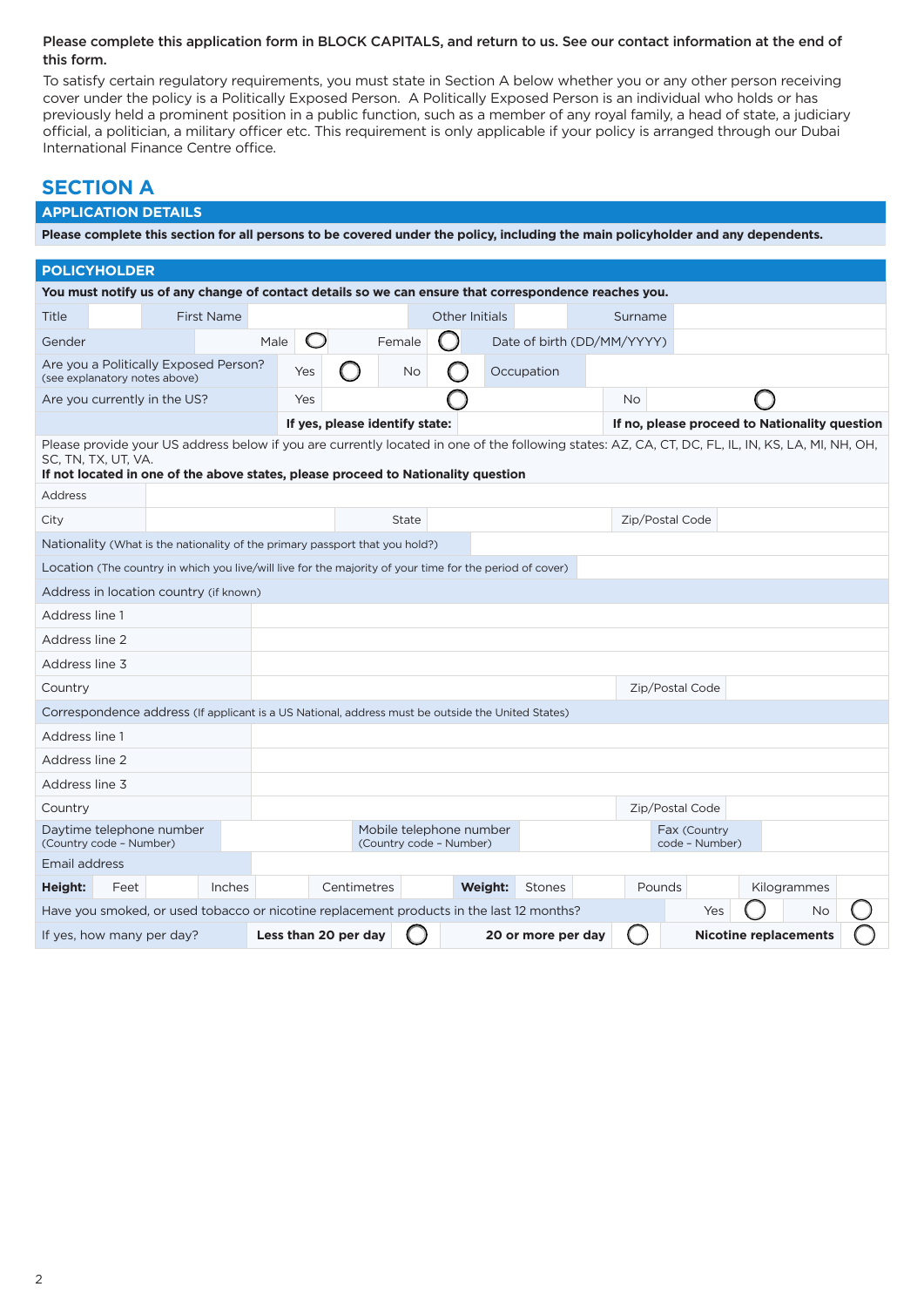| <b>DEPENDENT1</b>                                                            |                   |                                                                                            |  |                                                                                          |         |     |                              |  |
|------------------------------------------------------------------------------|-------------------|--------------------------------------------------------------------------------------------|--|------------------------------------------------------------------------------------------|---------|-----|------------------------------|--|
| Title                                                                        | <b>First Name</b> |                                                                                            |  | Other Initials                                                                           | Surname |     |                              |  |
| Relationship to policyholder                                                 |                   |                                                                                            |  | Gender                                                                                   | Male    |     | Female                       |  |
|                                                                              |                   | Are you a Politically Exposed Person? (see explanatory notes above)                        |  |                                                                                          |         | Yes | No                           |  |
| Date of birth (DD/MM/YYYY)                                                   |                   |                                                                                            |  | Occupation                                                                               |         |     |                              |  |
| Nationality (What is the nationality of the primary passport that you hold?) |                   |                                                                                            |  |                                                                                          |         |     |                              |  |
|                                                                              |                   | Location (Your country of habitual residence, this must be the same as the policyholder's) |  |                                                                                          |         |     |                              |  |
| <b>Height: Feet</b>                                                          | <b>Inches</b>     | Centimetres                                                                                |  | <b>Weight: Stones</b>                                                                    | Pounds  |     | Kilogrammes                  |  |
|                                                                              |                   |                                                                                            |  | Have you smoked, or used tobacco or nicotine replacement products in the last 12 months? |         | Yes | No                           |  |
| If yes, how many per day?                                                    |                   | Less than 20 per day                                                                       |  | 20 or more per day                                                                       |         |     | <b>Nicotine replacements</b> |  |
|                                                                              |                   |                                                                                            |  |                                                                                          |         |     |                              |  |
| <b>DEPENDENT 2</b>                                                           |                   |                                                                                            |  |                                                                                          |         |     |                              |  |
| Title                                                                        | <b>First Name</b> |                                                                                            |  | Other Initials                                                                           | Surname |     |                              |  |
| Relationship to policyholder                                                 |                   |                                                                                            |  | Gender                                                                                   | Male    |     | Female                       |  |
|                                                                              |                   | Are you a Politically Exposed Person? (see explanatory notes above)                        |  |                                                                                          |         | Yes | <b>No</b>                    |  |
| Date of birth (DD/MM/YYYY)                                                   |                   |                                                                                            |  | Occupation                                                                               |         |     |                              |  |
|                                                                              |                   | Nationality (What is the nationality of the primary passport that you hold?)               |  |                                                                                          |         |     |                              |  |
|                                                                              |                   | Location (Your country of habitual residence, this must be the same as the policyholder's) |  |                                                                                          |         |     |                              |  |
| <b>Height: Feet</b>                                                          | <b>Inches</b>     | Centimetres                                                                                |  | <b>Weight: Stones</b>                                                                    | Pounds  |     | Kilogrammes                  |  |
|                                                                              |                   |                                                                                            |  | Have you smoked, or used tobacco or nicotine replacement products in the last 12 months? |         | Yes | No                           |  |
| If yes, how many per day?                                                    |                   | Less than 20 per day                                                                       |  | 20 or more per day                                                                       |         |     | <b>Nicotine replacements</b> |  |
|                                                                              |                   |                                                                                            |  |                                                                                          |         |     |                              |  |
|                                                                              |                   |                                                                                            |  |                                                                                          |         |     |                              |  |
| <b>DEPENDENT 3</b>                                                           |                   |                                                                                            |  |                                                                                          |         |     |                              |  |
| Title                                                                        | <b>First Name</b> |                                                                                            |  | Other Initials                                                                           | Surname |     |                              |  |
| Relationship to policyholder                                                 |                   |                                                                                            |  | Gender                                                                                   | Male    |     | Female                       |  |
|                                                                              |                   | Are you a Politically Exposed Person? (see explanatory notes above)                        |  |                                                                                          |         | Yes | No                           |  |
| Date of birth (DD/MM/YYYY)                                                   |                   |                                                                                            |  | Occupation                                                                               |         |     |                              |  |
|                                                                              |                   | Nationality (What is the nationality of the primary passport that you hold?)               |  |                                                                                          |         |     |                              |  |
|                                                                              |                   | Location (Your country of habitual residence, this must be the same as the policyholder's) |  |                                                                                          |         |     |                              |  |
| <b>Height: Feet</b>                                                          | <b>Inches</b>     | Centimetres                                                                                |  | Weight: Stones                                                                           | Pounds  |     | Kilogrammes                  |  |
|                                                                              |                   |                                                                                            |  | Have you smoked, or used tobacco or nicotine replacement products in the last 12 months? |         | Yes | No                           |  |
| If yes, how many per day?                                                    |                   | Less than 20 per day                                                                       |  | 20 or more per day                                                                       |         |     | <b>Nicotine replacements</b> |  |
|                                                                              |                   |                                                                                            |  |                                                                                          |         |     |                              |  |
| <b>DEPENDENT 4</b><br>Title                                                  | <b>First Name</b> |                                                                                            |  | Other Initials                                                                           | Surname |     |                              |  |
| Relationship to policyholder                                                 |                   |                                                                                            |  | Gender                                                                                   | Male    |     | Female                       |  |
|                                                                              |                   | Are you a Politically Exposed Person? (see explanatory notes above)                        |  |                                                                                          |         | Yes | No                           |  |
| Date of birth (DD/MM/YYYY)                                                   |                   |                                                                                            |  | Occupation                                                                               |         |     |                              |  |
|                                                                              |                   | Nationality (What is the nationality of the primary passport that you hold?)               |  |                                                                                          |         |     |                              |  |
|                                                                              |                   | Location (Your country of habitual residence, this must be the same as the policyholder's) |  |                                                                                          |         |     |                              |  |
| <b>Height: Feet</b>                                                          | <b>Inches</b>     | Centimetres                                                                                |  | <b>Weight: Stones</b>                                                                    | Pounds  |     | Kilogrammes                  |  |
|                                                                              |                   |                                                                                            |  | Have you smoked, or used tobacco or nicotine replacement products in the last 12 months? |         | Yes | No                           |  |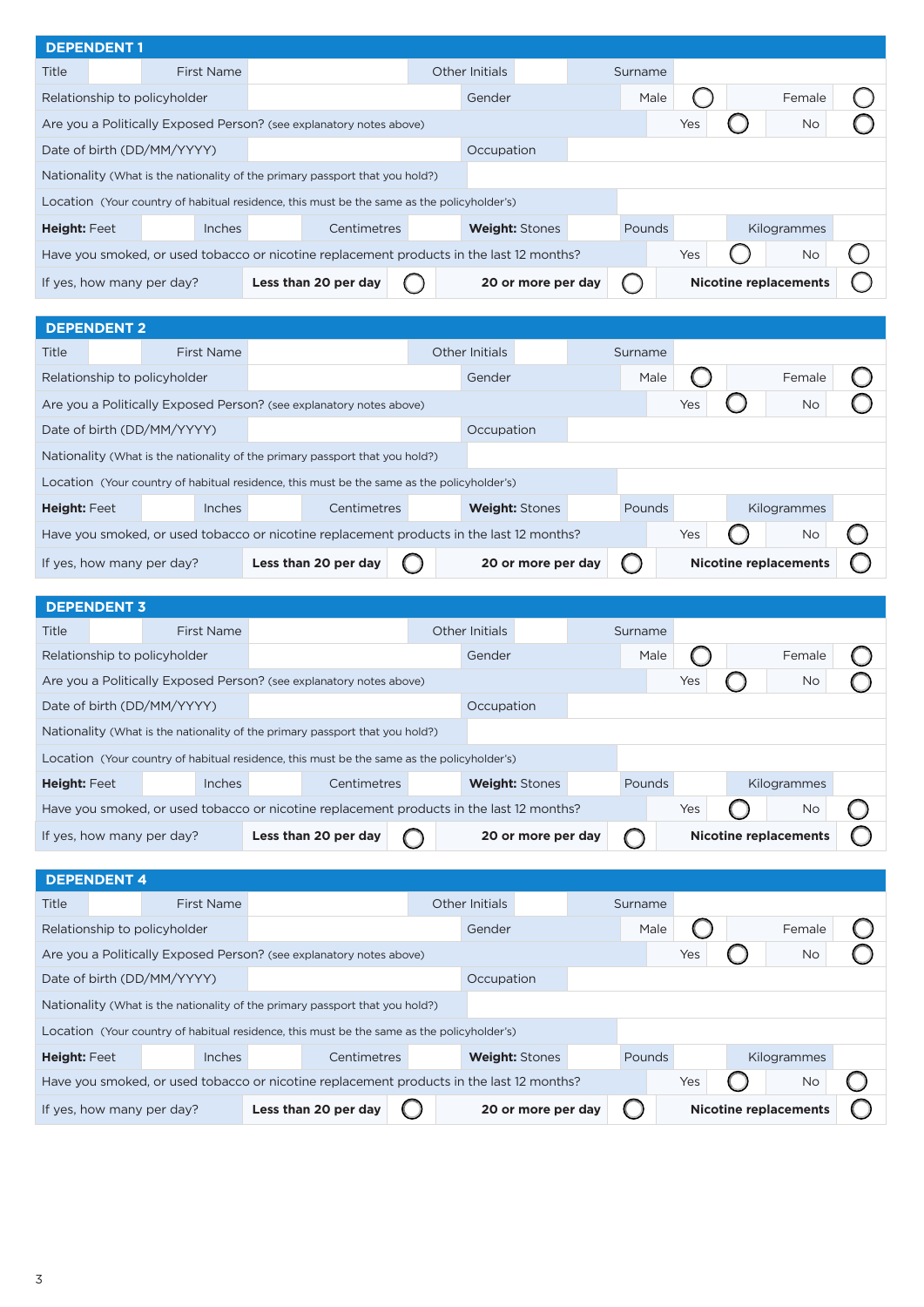# **SECTION B**

| <b>APPLICANT DETAILS</b>                                                                                                                                      |     |       |                   |                 |                                                                                                                                                         |         |                         |
|---------------------------------------------------------------------------------------------------------------------------------------------------------------|-----|-------|-------------------|-----------------|---------------------------------------------------------------------------------------------------------------------------------------------------------|---------|-------------------------|
| When do you want your cover to begin? (DD/MM/YYYY)                                                                                                            |     |       |                   |                 |                                                                                                                                                         |         |                         |
| <b>CORE COVER</b>                                                                                                                                             |     |       |                   |                 |                                                                                                                                                         |         |                         |
| Choose your deductible                                                                                                                                        | \$0 | \$375 | \$750             | $$1,500$ (      | $$3,000$ ()                                                                                                                                             | \$7,500 | \$10,000 $\binom{2}{1}$ |
|                                                                                                                                                               | €0  | €275  | €550              | €1,100          | €2,200                                                                                                                                                  | €5,500  | €7,400 (                |
|                                                                                                                                                               | £0  | £250  | £500              | £1,000          | £2,000                                                                                                                                                  | £5,000  | £6,650                  |
| Then, select your cost share percentage                                                                                                                       |     |       |                   | No cost share   | 10%                                                                                                                                                     | 20%     | 30%                     |
| Choose your out of pocket maximum<br>(This is the maximum amount of cost share under the Core Cover you must pay in the event of a claim or claims per period |     |       |                   |                 |                                                                                                                                                         | \$2,000 | $$5,000$ (              |
| of cover).                                                                                                                                                    |     |       |                   |                 |                                                                                                                                                         | €1,480  | €3,700                  |
|                                                                                                                                                               |     |       |                   |                 |                                                                                                                                                         | £1,330  | £3,325 $($              |
| <b>OPTIONAL BENEFITS</b>                                                                                                                                      |     |       |                   |                 |                                                                                                                                                         |         |                         |
| Do you wish to upgrade your plan with any of the following options                                                                                            |     |       |                   |                 |                                                                                                                                                         |         |                         |
| <b>Outpatient and Wellness Care</b>                                                                                                                           |     |       | <b>Deductible</b> |                 |                                                                                                                                                         |         |                         |
| <b>Yes</b><br><b>No</b>                                                                                                                                       |     |       | \$0               | <b>\$150</b>    | \$500                                                                                                                                                   | \$1,000 | \$1,500                 |
|                                                                                                                                                               |     |       | €0                | €110            | €370                                                                                                                                                    | €700    | €1,100                  |
|                                                                                                                                                               |     |       | £0                | £100            | £335                                                                                                                                                    | £600    | £1,000                  |
|                                                                                                                                                               |     |       |                   |                 | Cost share after deductible (a \$3,000 / €2,200 / £2,000 out of pocket<br>maximum is applied to cost shares on the Outpatient and Wellness Care option) |         |                         |
|                                                                                                                                                               |     |       |                   | No cost share ( | 10%                                                                                                                                                     | 20%     | 30%                     |
|                                                                                                                                                               |     |       |                   |                 |                                                                                                                                                         |         |                         |
| <b>Dental Care and Treatment</b>                                                                                                                              |     |       | <b>Yes</b>        | No l            |                                                                                                                                                         |         |                         |
| <b>USA coverage</b> (applicable to US nationals only)                                                                                                         |     |       | <b>Yes</b>        | <b>No</b>       |                                                                                                                                                         |         |                         |
| If you are a US national and do not select to purchase USA coverage, you will not be covered for temporary trips home.                                        |     |       |                   |                 |                                                                                                                                                         |         |                         |
| Please note that the Outpatient and Wellness Care, Dental Care and Treatment and USA coverage options can only be purchased with your Core cover.             |     |       |                   |                 |                                                                                                                                                         |         |                         |

Please note that each plan chosen will apply to all dependents.

Your plan selection can only be amended at policy renewal. Should you wish to increase your level of cover at renewal, full medical underwriting and waiting periods may apply and an additional premium amount will be payable.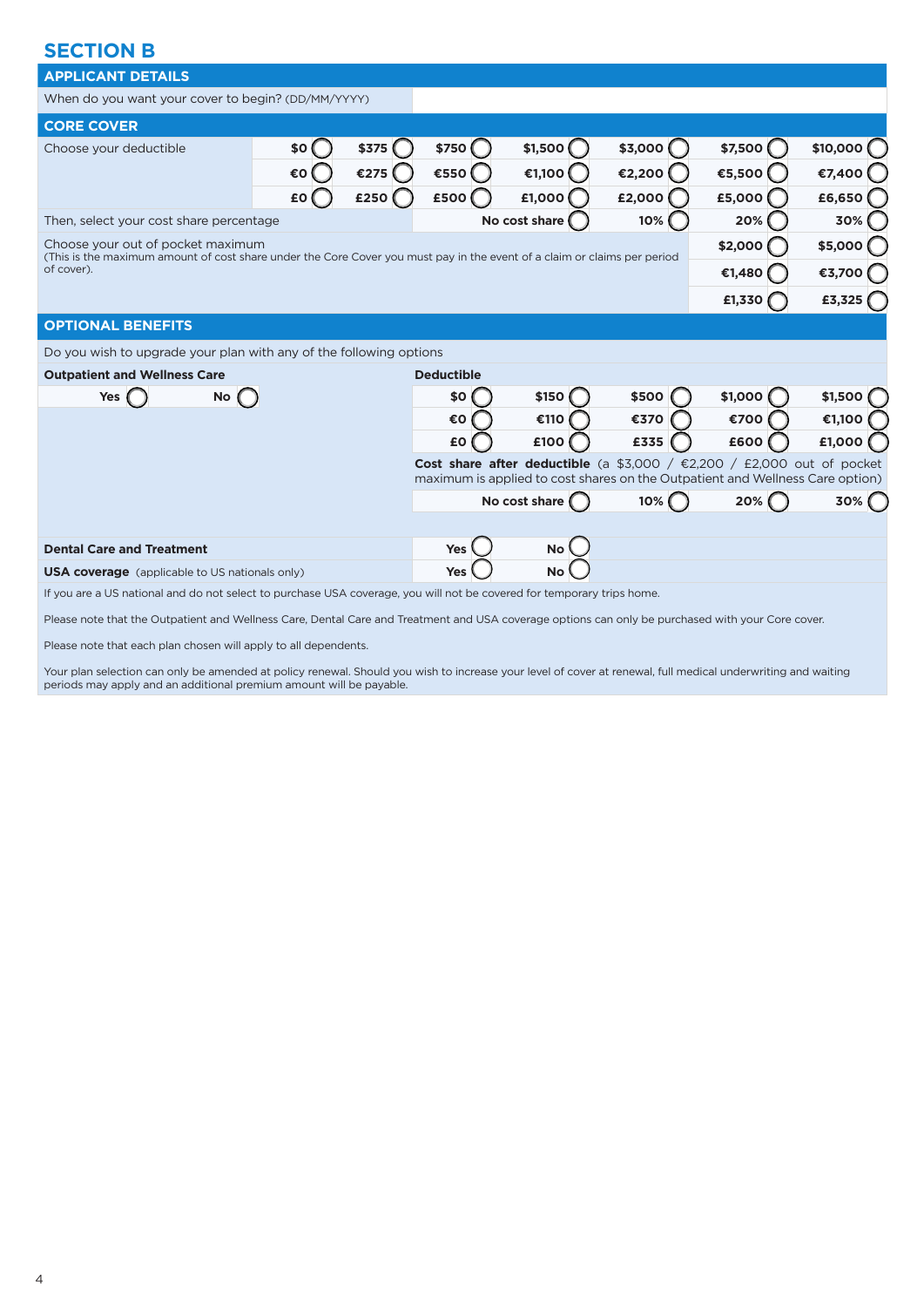# **SECTION C**

#### **CONFIDENTIAL HEALTH QUESTIONNAIRE**

**You now need to provide information about the medical history of yourself and each person named in Section A. If you tick Yes to a question, please provide full details in Section D.** 

Once you've done this we can finalise your application. It may help to have any relevant medical documentation to hand when you are filling out this form. Depending on the medical history, we might need some further information before we can finalise your cover.

Please read the following questions very carefully. Please take reasonable care to answer all questions honestly and fully. Careless misrepresentation could result in Cigna reducing the amount of any claims proportionately; whereas deliberate or reckless misrepresentation could result in Cigna rejecting claims, and/or cancelling cover. If you need help completing your application, please contact us.

If you are unsure about the answer to any question you should make the enquiries necessary to allow you to provide an accurate answer.

|                         | <b>YOUR PLAN</b>                                                                                                                                                                                                                                 |              |                 |       |                                                                                   |                  |               |                                        |                 |             |             |
|-------------------------|--------------------------------------------------------------------------------------------------------------------------------------------------------------------------------------------------------------------------------------------------|--------------|-----------------|-------|-----------------------------------------------------------------------------------|------------------|---------------|----------------------------------------|-----------------|-------------|-------------|
|                         | Has any applicant received treatment, tests<br>or investigations for, or been diagnosed<br>with, or had any signs or symptoms of:                                                                                                                | POLICYHOLDER |                 |       | <b>DEPENDENT</b>                                                                  | DEPENDENT<br>N   |               | DEPENDENT<br>$\overline{\mathbf{v}}$   |                 | DEPENDENT 4 |             |
| 1                       | <b>Diabetes and other endocrine</b><br>(glandular) disorders e.g. any thyroid<br>disorder, weight problems, gout,<br>pituitary or adrenal gland conditions?                                                                                      | Yes          | No (            | Yes ( | No                                                                                | Yes (            | No (          | Yes(                                   | No(             | Yes         | No <b>(</b> |
| $\overline{2}$          | Heart or circulatory disorders e.g. chest<br>pain, heart attack, high blood pressure,<br>vascular disease, coronary artery<br>disease, angina, irregular heartbeat,<br>aneurysm or heart murmur.                                                 |              | No (            | Yes ( | No                                                                                | Yes(             | No(           | Yes(                                   | N <sub>O</sub>  | Yes         | No(         |
| 3                       | <b>Cancer, tumours or growths including</b><br>polyps, cysts or breast lumps.                                                                                                                                                                    | Yes          | No <sub>1</sub> | Yes I | No (                                                                              | Yes(             | No (          | Yes(                                   | No(             | Yes(        | No(         |
| $\overline{\mathbf{4}}$ | <b>Muscle or skeletal problems</b> e.g. back<br>pain, whiplash, arthritis, joint pain or<br>problems, gout, fractures, cartilage,<br>tendon or ligament problems.                                                                                |              | No              | Yes   | No (                                                                              | Yes (            | No(           | Yes                                    | No(             | Yes         | No          |
| 5                       | Asthma, allergies, breathing or<br>respiratory disorders e.g. chest<br>infections, pneumonia, bronchitis,<br>shortness of breath, rhinitis, TB,<br>emphysema or chronic obstructive<br>pulmonary disease.                                        |              | No <sub>0</sub> | Yes(  | No                                                                                | Yes(             | ) No (        | Yes $\left( \quad \right)$ No $\left($ |                 | Yes(        | No(         |
| 6                       | Gall bladder, stomach, intestinal,<br>gastric or liver problems e.g. irritable<br>bowel disease, colitis, Crohn's disease,<br>gastric or peptic ulcers, reflux,<br>indigestion, heartburn, gall stones,<br>hernia, haemorrhoids or hepatitis.    | Yes          | No (            | Yes(  | $No$ $($                                                                          | Yes(             | ) No <b>(</b> | Yes $\left( \quad \right)$ No $\left($ |                 | Yes(        | No (        |
| 7                       | Brain or neurological disorders e.g.<br>multiple sclerosis, epilepsy or seizures,<br>stroke, migraines, recurring or severe<br>headaches, meningitis, shingles or nerve<br>pain.                                                                 |              | No              | Yes   | No                                                                                | Yes <sup>(</sup> | No (          | Yes (                                  | No(             | Yes         | No (        |
| 8                       | Skin problems e.g. eczema, acne,<br>moles, rashes, allergic reactions, cysts,<br>dermatitis or psoriasis                                                                                                                                         | Yes          | <b>No</b>       | Yes   | No                                                                                | Yes <sup>(</sup> | No(           | Yes                                    | No <sub>1</sub> | Yes         | No(         |
| 9                       | Blood, infective or immune disorders<br>e.g. high cholesterol, anaemia, malaria,<br>HIV or systemic lupus erythematosus.                                                                                                                         | Yes          | No              | Yes ( | No(                                                                               | Yes(             | No(           | Yes(                                   | No(             | Yes         |             |
| 10 <sup>°</sup>         | Urinary or reproductive disorders e.g.<br>urinary tract infections, kidney problems,<br>fibroids, painful, irregular or heavy<br>periods, fertility problems, polycystic<br>ovarian syndrome, endometriosis,<br>testicular or prostate problems. | Yes(         | No              |       | Yes $\left(\begin{array}{c}\right)$ No $\left(\begin{array}{c}\right)\end{array}$ |                  |               | $Yes() No()$ Yes $() No()$             |                 | Yes(        |             |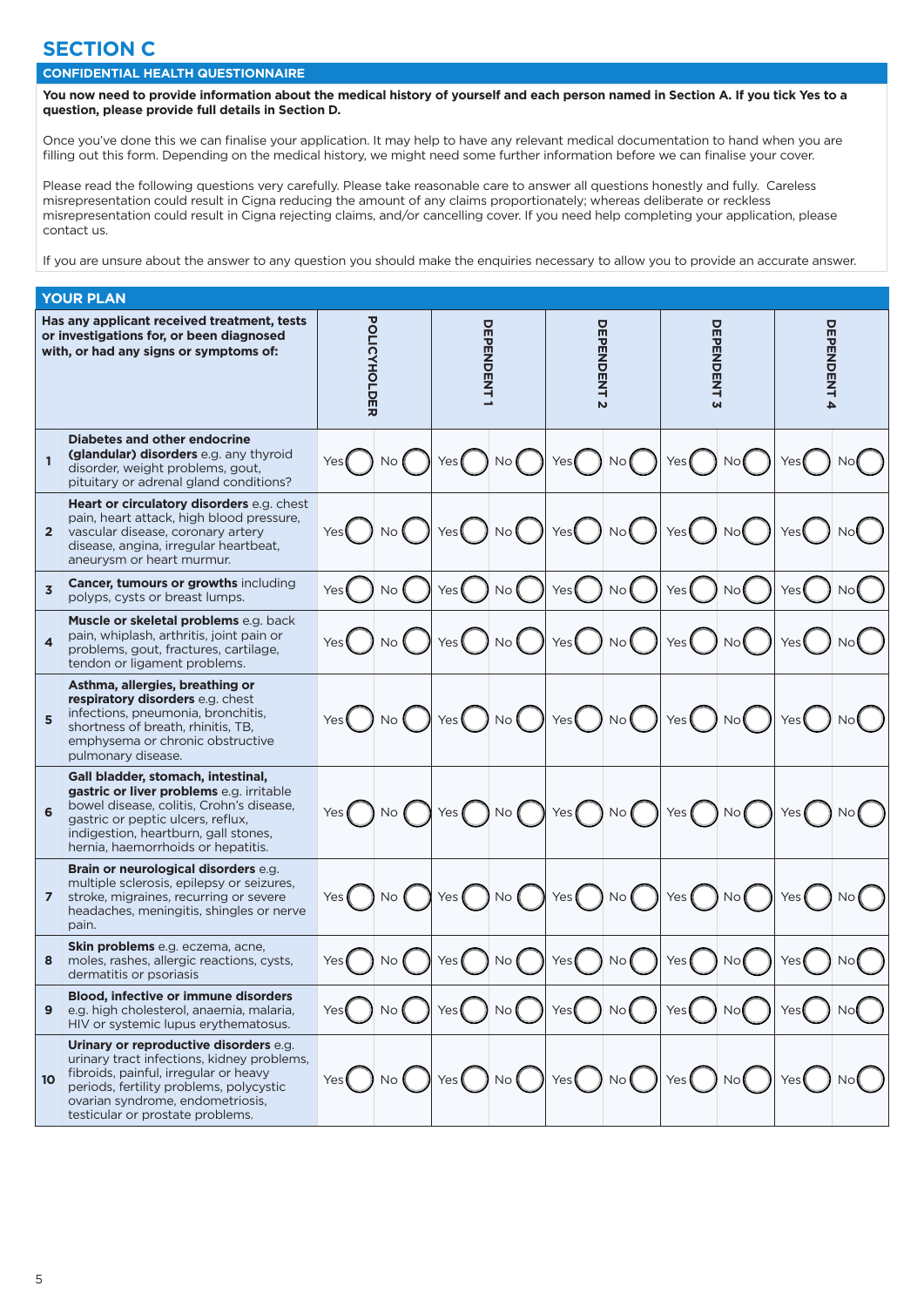| <b>YOUR PLAN (CONTINUED)</b>                                                                                                                                                                                                             |              |            |                                                 |                |                          |  |  |  |  |  |
|------------------------------------------------------------------------------------------------------------------------------------------------------------------------------------------------------------------------------------------|--------------|------------|-------------------------------------------------|----------------|--------------------------|--|--|--|--|--|
| Has any applicant received treatment, tests<br>or investigations for, or been diagnosed<br>with, or had any signs or symptoms of:                                                                                                        | POLICYHOLDER | DEPENDENT  | DEPERDENT                                       | DEPENDENT      | <b>DEPENDENT 4</b>       |  |  |  |  |  |
| Anxiety, depression, psychiatric or<br>mental health issues including eating<br>11<br>disorders, post-traumatic stress<br>disorder, alcohol or drug issues.                                                                              | No(          | No<br>Yes  | Yes(<br>No                                      | No(<br>) Yes ( | No(<br>Yes(              |  |  |  |  |  |
| Ear, nose, throat, eye or dental<br><b>problems</b> e.g. ear infections, sinus<br>problems, tonsils and adenoids,<br>12 <sup>2</sup><br>cataracts, glaucoma, wisdom teeth<br>problems.                                                   | No(          | No<br>Yes  | Yes<br>$No$ $($                                 | Yes(<br>No(    | No<br>Yes $($            |  |  |  |  |  |
| Please also answer the following questions:                                                                                                                                                                                              |              |            |                                                 |                |                          |  |  |  |  |  |
| Does anyone have any illness, condition<br>or symptom not already mentioned?<br>Please include details of any known or<br>1 <sub>3</sub><br>suspected issues whether or not medical<br>advice has been sought or a diagnosis<br>reached. | No(          | No<br>Yes( | $Yes \bigcap No \bigcap Yes \bigcap No \bigcap$ |                | Yes(<br>No(              |  |  |  |  |  |
| Does anyone take any medication,<br>receive any treatment of any kind or<br>expect to have a review or follow up for<br>14<br>any current or past medical problem not<br>already mentioned?                                              | No(<br>Yes   | No<br>Yes  | $No$ $\left($<br>Yes(                           | Yes(<br>No(    | Yes <sup>(</sup><br>No ( |  |  |  |  |  |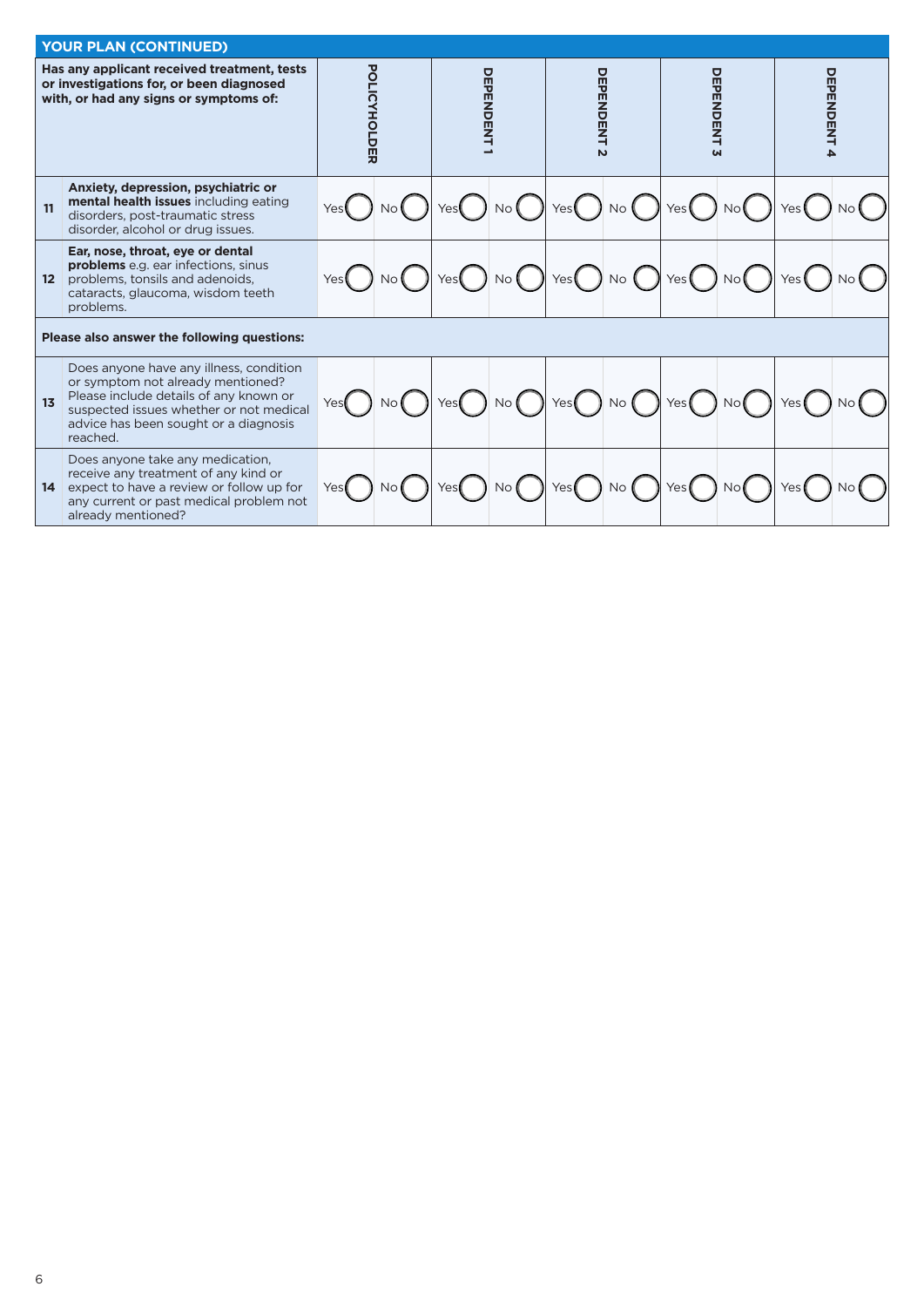## **SECTION D**

#### **ADDITIONAL HEALTH INFORMATION**

Please tell us more if you have answered 'Yes' to any questions in Section C. If you are unsure if any details are relevant, please include them anyway. If you run out of space, please use a separate sheet. **Section C Question Number The name of the illness or medical problem. Where applicable state the area of the body affected**  (e.g. left arm, right foot). **When did the symptoms occur and when did you last have symptoms? What treatment was provided?**  (Include details of<br>medication and dates of medication and dates of when treatment started and ended.) **What is the current status of the illness or medical problem?**  (E.g. ongoing, complete, recovery, recurrent or likely to recur.)

|                        |  | ended.) | to recur.) |
|------------------------|--|---------|------------|
| POLICYHOLDER           |  |         |            |
| <b>DEPENDENT1</b>      |  |         |            |
| DEPENDENT <sub>2</sub> |  |         |            |
| DEPENDENT 3            |  |         |            |
| <b>DEPENDENT4</b>      |  |         |            |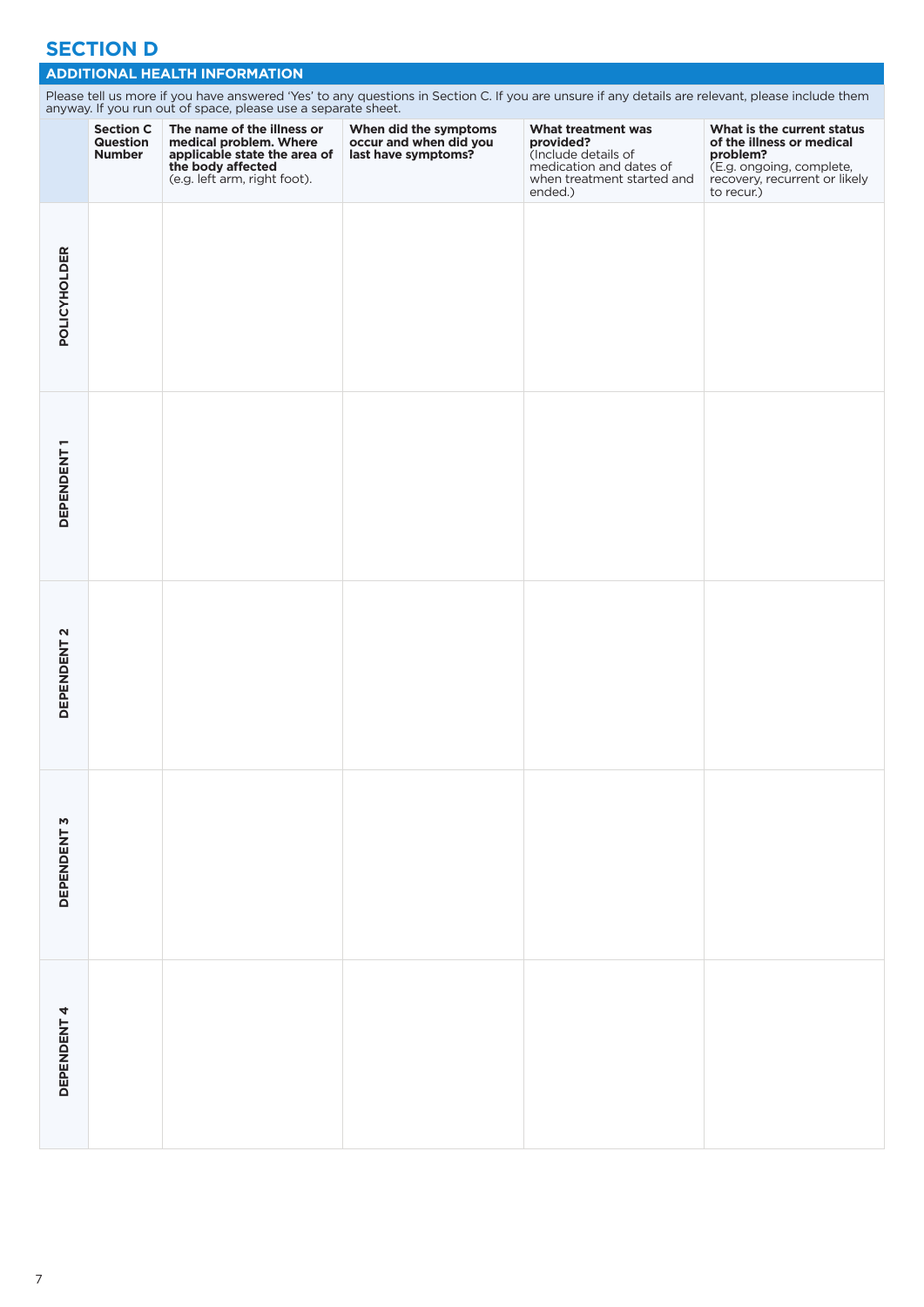## **SECTION E**

#### **DECLARATION FOR ALL CUSTOMERS**

I hereby declare that I have taken reasonable care to answer all questions accurately, honestly and completely. I acknowledge that if I do not answer all questions accurately and completely as a result of my carelessness that could result in Cigna reducing the amount of any claims proportionately. I also acknowledge that if I deliberately or recklessly provide inaccurate or incomplete information in answer to questions that could result in Cigna rejecting claims, and/or cancelling cover.

The duty to answer our questions accurately, honestly and completely applies in respect of each person who is covered by this policy. Although failure to fulfil this duty by one covered person may affect coverage or payment of their claims, it will not affect coverage or payment of claims in relation to any other covered person, unless that person has also made careless, deliberate or reckless misrepresentations in relation to our questions. I warrant and represent that I have each covered person's consent to disclose the personal information, including the sensitive personal information (e.g. medical information) contained in this form to you. I confirm that each covered person is aware of their duty to take reasonable care to answer your questions accurately, honestly, completely and to the best of their knowledge.

**(Please note that if you are declaring the above on another person's behalf, it is your obligation to keep evidence of the consent you are providing hereto of your covered family members' actual declarations and consents.)**

I hereby propose to Cigna for cover to begin on the cover date or such other agreed date. In the event that it is found that I, or any covered person, have deliberately or recklessly provided any information which is false or inaccurate, Cigna may void the contract of insurance as it relates to me or the covered person and refuse all claims and need not return any premiums paid in, except for where it would be unfair for the premiums to be retained. I have carefully read, understood and agree to abide by the Policy Rules and Customer Guide as they form part of my contract of insurance.

## **Signature**

**Date (DD/MM/YYYY)**

#### If you are signing for, or on behalf of, the Main policyholder please sign below where you are warranting and representing to us that you have read the above declaration and have the authority to enter into this application:

| <b>Signature</b>                |                        |  |
|---------------------------------|------------------------|--|
| Date (DD/MM/YYYY)               |                        |  |
| Select the relationship to main | Broker (<br>Agent      |  |
| policyholder                    | Other (please specify) |  |

#### **FRAUD NOTICE**

Any person who, dishonestly and with intent to make a gain for himself or cause loss to another, or to expose another to a risk of loss: (1) makes an application for insurance or makes a claim under a policy containing any information he knows to be untrue or misleading ; or who (2) in making an application for insurance or a claim under a policy dishonestly and with intent to make a gain for himself or cause loss to another, or to expose another to a risk of loss fails to disclose information which has been asked for, commits fraud. We will investigate any claims or applications for insurance which we have grounds to believe may be fraudulent. Committing fraud may result in your policy being terminated and any claims you make under not being paid. We may, for the purposes of the detection and prevention of fraud, share information relating to suspected fraud with other insurance companies and/or with law enforcement authorities.

#### **HOW WE USE YOUR INFORMATION**

We will collect, use, store, and disclose your personal information, including sensitive information (in particular, information relating to your medical history and any medical treatment you may have or have had), in accordance with relevant data protection legislation. We collect and will use your personal information, including sensitive information, for the purpose of carrying out our obligations under this plan.

We may share your information, including sensitive information, with other Cigna companies and authorised healthcare providers, where necessary to carry out our obligations under this plan. This statement also applies to personal information of any beneficiaries detailed on this application form.

You have the right to request a copy of your personal information held by us, and beneficiaries under your policy have the right to request a copy of personal information we hold about them. We may charge a fee to provide this information.

| I acknowledge the collection, use and disclosure of my personal and special category data by Cigna for the purposes |  |
|---------------------------------------------------------------------------------------------------------------------|--|
| required by the contract of insurance I have entered into.                                                          |  |

| SPECIAL OFFERS, PROMOTIONS, PRODUCTS AND SERVICES                                                                                                            |                           |  |  |  |  |  |  |
|--------------------------------------------------------------------------------------------------------------------------------------------------------------|---------------------------|--|--|--|--|--|--|
| We would like to keep in touch with you to keep you updated about our special offers, promotions, products and services which<br>we think will interest you. |                           |  |  |  |  |  |  |
| If you would like to receive this information, please tick here                                                                                              |                           |  |  |  |  |  |  |
| If yes, how would you like us to contact you?                                                                                                                | Email<br><b>Telephone</b> |  |  |  |  |  |  |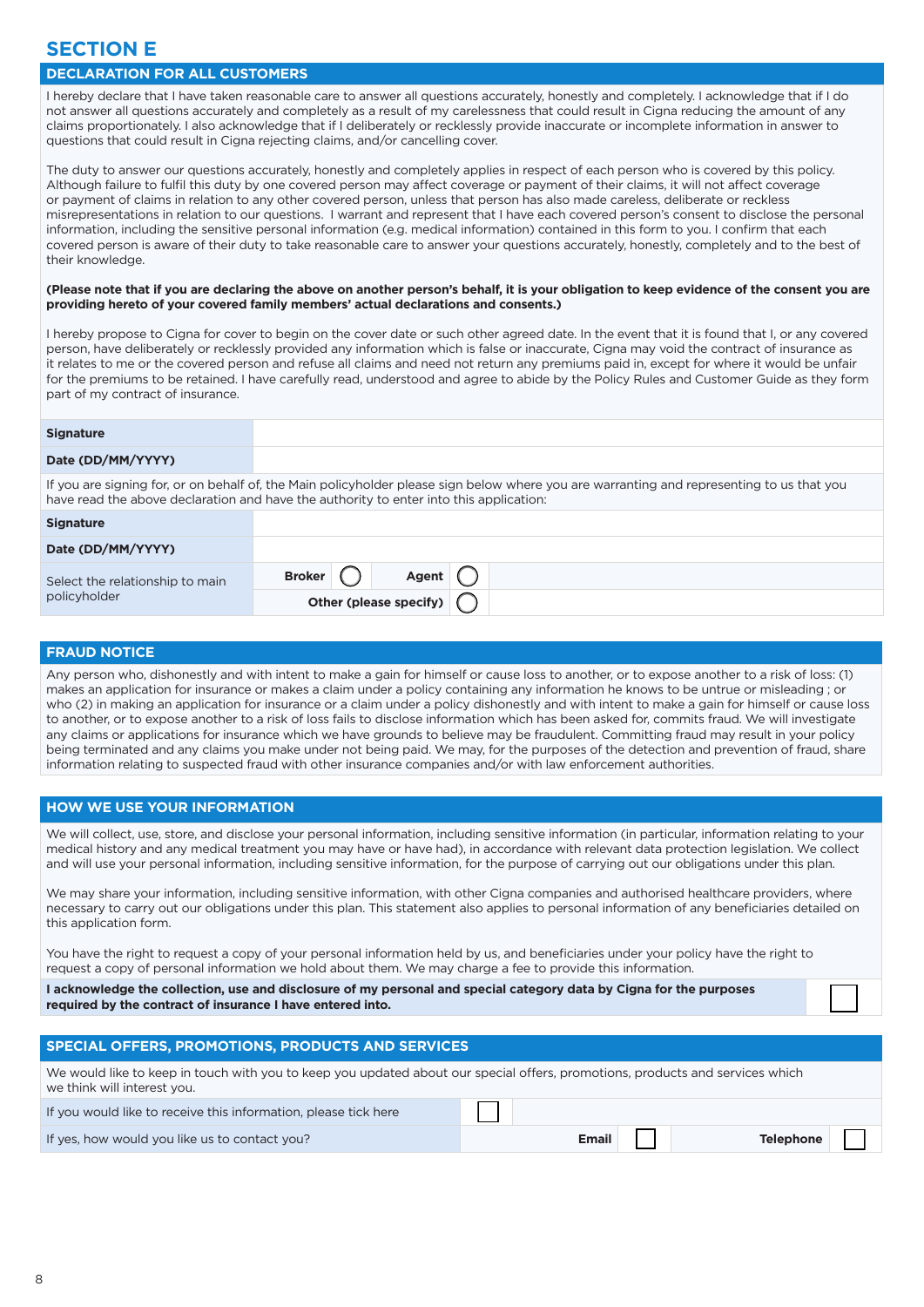# **SECTION F PAYMENT DETAILS**

**This page, including your card details, will be securely disposed of once your application has been processed and the payment details have been securely stored.**

| <b>PAYMENT DETAILS FOR YOUR PREMIUM</b>                                                                                                                                                                                                                                                                                            |                   |                          |                  |                   |                   |              |                                 |                      |  |                                                                                                                               |                         |    |  |
|------------------------------------------------------------------------------------------------------------------------------------------------------------------------------------------------------------------------------------------------------------------------------------------------------------------------------------|-------------------|--------------------------|------------------|-------------------|-------------------|--------------|---------------------------------|----------------------|--|-------------------------------------------------------------------------------------------------------------------------------|-------------------------|----|--|
| Payment currency                                                                                                                                                                                                                                                                                                                   |                   |                          | <b>US Dollar</b> |                   |                   |              |                                 | <b>Euro</b>          |  |                                                                                                                               | <b>Sterling</b>         |    |  |
| Payment frequency                                                                                                                                                                                                                                                                                                                  |                   |                          | <b>Monthly</b>   |                   |                   |              |                                 | <b>Quarterly</b>     |  |                                                                                                                               | <b>Annually</b>         |    |  |
| Credit/debit card<br>Payment method                                                                                                                                                                                                                                                                                                |                   |                          |                  |                   |                   |              |                                 |                      |  | Bank wire transfer (Annual payment only)<br>(We will call you on receipt of your application to provide the relevant details) |                         |    |  |
| Credit/debit card number                                                                                                                                                                                                                                                                                                           |                   |                          |                  |                   |                   |              |                                 |                      |  |                                                                                                                               |                         |    |  |
| Type of card                                                                                                                                                                                                                                                                                                                       | <b>MasterCard</b> |                          | <b>Visa</b>      |                   | <b>Visa Debit</b> |              |                                 | <b>Visa Electron</b> |  |                                                                                                                               | <b>American Express</b> |    |  |
| Name as it appears on the card                                                                                                                                                                                                                                                                                                     |                   |                          |                  |                   |                   |              |                                 |                      |  |                                                                                                                               |                         |    |  |
| Start date of the card (MM/YY)                                                                                                                                                                                                                                                                                                     |                   |                          |                  |                   |                   |              | Expiry date of the card (MM/YY) |                      |  |                                                                                                                               |                         |    |  |
| Security code (This is the 3 digit number on the reverse of most cards. For American Express cards, this is the 4 digit number found on the<br>front of the card on the right hand side)                                                                                                                                           |                   |                          |                  |                   |                   |              |                                 |                      |  |                                                                                                                               |                         |    |  |
| Please confirm that the payment card is that of the policyholder?                                                                                                                                                                                                                                                                  |                   |                          |                  |                   |                   |              |                                 |                      |  | Yes                                                                                                                           |                         |    |  |
|                                                                                                                                                                                                                                                                                                                                    |                   | <b>Other beneficiary</b> |                  |                   | <b>Employer</b>   |              |                                 | Company name         |  |                                                                                                                               |                         |    |  |
| If the cardholder is not the                                                                                                                                                                                                                                                                                                       |                   |                          |                  |                   |                   |              | Relationship                    |                      |  |                                                                                                                               |                         |    |  |
| policyholder, please state the<br>relationship to the policyholder                                                                                                                                                                                                                                                                 |                   | Spouse/partner           |                  |                   |                   | <b>Other</b> |                                 |                      |  |                                                                                                                               |                         |    |  |
|                                                                                                                                                                                                                                                                                                                                    |                   | <b>Family member</b>     |                  |                   |                   |              |                                 |                      |  |                                                                                                                               |                         |    |  |
| Date of birth of cardholder (DD/MM/YYYY)                                                                                                                                                                                                                                                                                           |                   |                          |                  |                   |                   |              |                                 |                      |  |                                                                                                                               |                         |    |  |
| Nationality of cardholder                                                                                                                                                                                                                                                                                                          |                   |                          |                  |                   |                   |              |                                 |                      |  |                                                                                                                               |                         |    |  |
| Is the billing address the residence address you have provided for your policy?                                                                                                                                                                                                                                                    |                   |                          |                  |                   |                   |              |                                 |                      |  | Yes                                                                                                                           |                         | No |  |
| If no, please provide the full billing address                                                                                                                                                                                                                                                                                     |                   |                          |                  |                   |                   |              |                                 |                      |  |                                                                                                                               |                         |    |  |
| Credit card authorisation: I authorise Cigna to charge my credit/debit card account with my healthcare premium (of which I will be notified<br>upon acceptance of cover/renewal). This will continue until the instruction is cancelled, and I will provide written notice to Cigna according<br>to my Policy Rules documentation. |                   |                          |                  |                   |                   |              |                                 |                      |  |                                                                                                                               |                         |    |  |
| Cardholder's signature                                                                                                                                                                                                                                                                                                             |                   |                          |                  | Date (DD/MM/YYYY) |                   |              |                                 |                      |  |                                                                                                                               |                         |    |  |